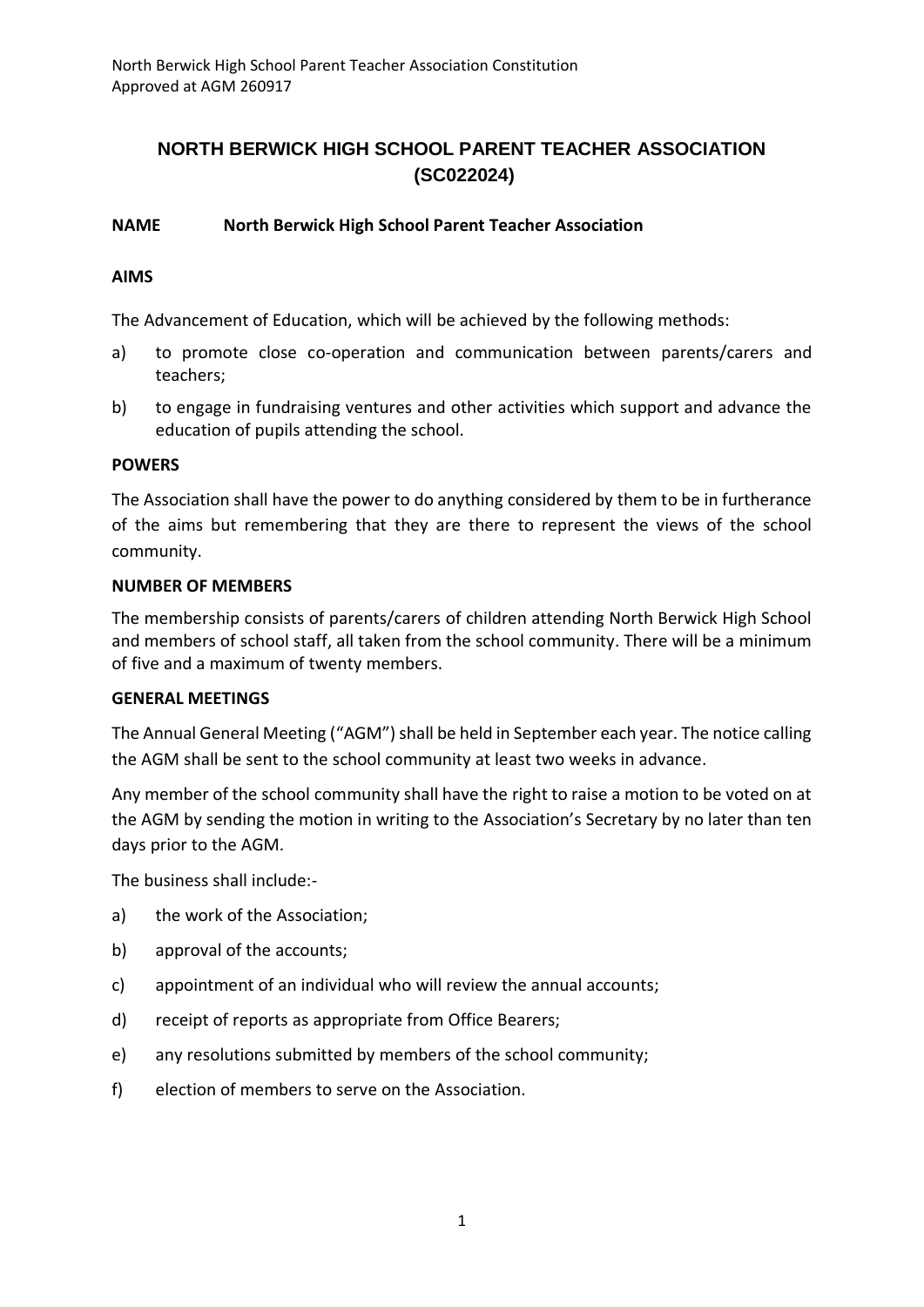At all general meetings voting shall be on the basis of one vote per parent/carer/school staff member/ Association member present at the meeting.

At all general meetings the quorum shall consist of no less than five.

The Association, or at least ten members of the school community, shall have the power to call an Extraordinary General Meeting ("EGM"). The latter must submit a written request for an EGM to the Association and the Association must call that EGM within twenty-one days, to happen within three months of the date of said request.

# **ASSOCIATION MEMBERSHIP**

Members of the Association shall be appointed at the AGM. They shall be elected for a one year term and be eligible for re-election. The Association may include other members of the school community to fill a vacancy occurring between AGMs.

The Office Bearers will be Chairperson, Secretary, Treasurer and such others as may be required. The Office Bearers will be elected by the Association at the AGM or at their first meeting after the AGM.

Where an Office Bearer's position becomes vacant during the normal term of office the Association may, at its discretion, opt to fill this post in one of the following ways: (i) the deputy for the post or an agreed member of the Association may stand in for the duration, (ii) the Association may elect a replacement from its membership or (iii) an Extraordinary General Meeting may be called to elect a new member to the post.

Each member of the Association shall have one vote and resolutions shall be passed by a simple majority vote of those present. The Chairperson shall have both a deliberative and casting vote. The Chairperson's casting vote shall be used only in the event of a tie.

The Secretary shall be responsible for keeping accurate minutes of all meetings and shall make these available upon request to any member of the school community.

A member of the Association failing to attend three consecutive meetings without reason/apologies may be deemed to have retired from the Association.

If a member acts in a way that is not within the aims or objectives of the Association or brings it into disrepute, the Association reserves the right to terminate that individual's membership of the Association*.*

The Association is a separate body and shall act independently of North Berwick High School Parent School Partnership ("PSP"). A representative from the Association may attend PSP meetings and a representative from the PSP may also attend Association meetings to promote good communications between the two groups.

# **ASSOCIATION MEETINGS**

Meetings of the Association shall be held as required. At all such meetings, a quorum shall consist of two members and two Office Bearers.